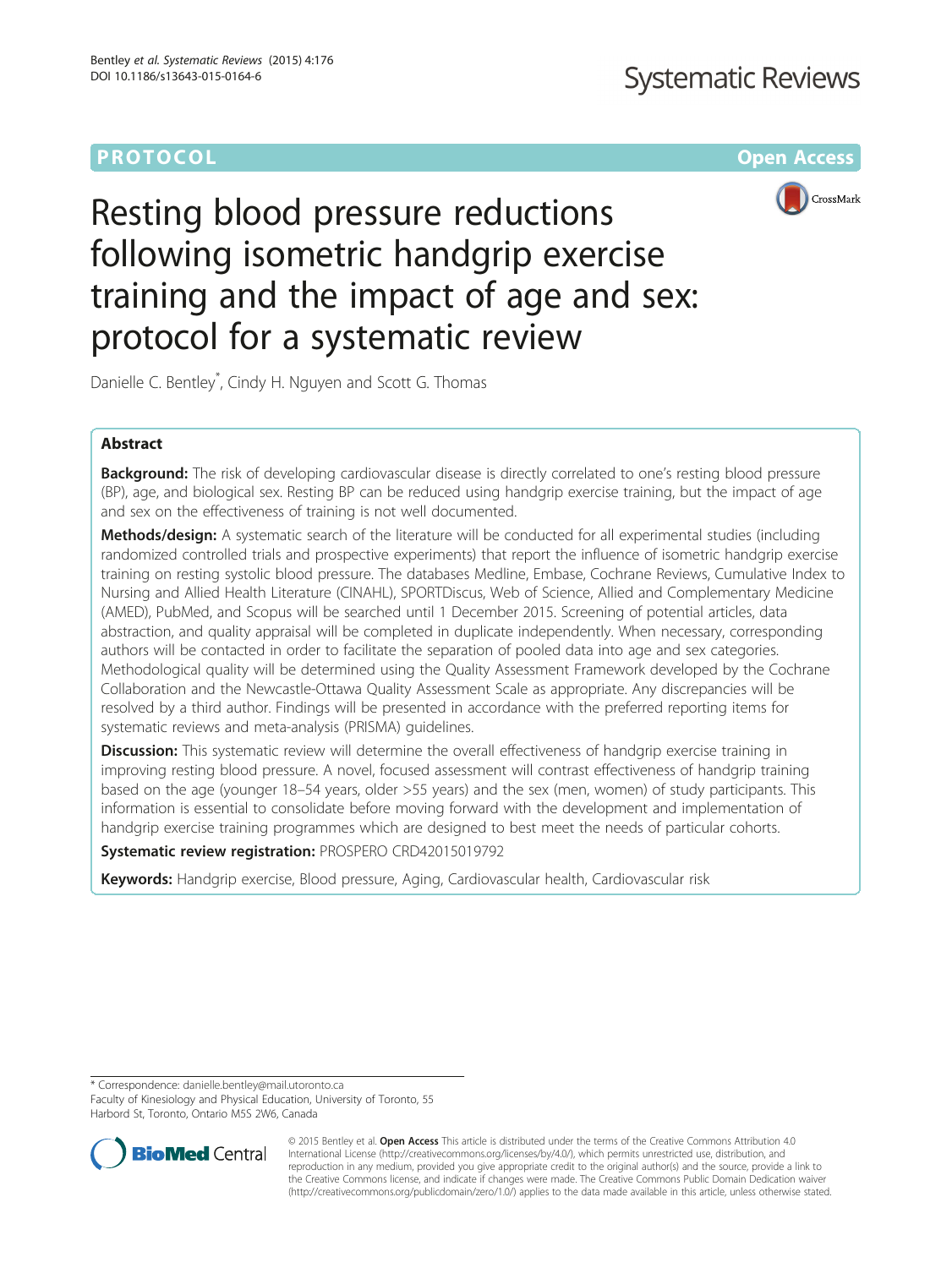## Background

## Rationale

Cardiovascular disease (CVD) is the number one cause of death worldwide, representing nearly one third (31 %) of global deaths in 2012 [[1\]](#page-5-0). There is a strong, independent correlation between CVD morbidity and mortality and high blood pressure (BP) [[2\]](#page-5-0), with more than 50 % of all CVDs directly related to high BP [\[1](#page-5-0)]. Therefore, maintaining BP at an optimal level is critical in order to reduce the global burden of CVD [\[3](#page-5-0)].

In addition to the direct impact of high resting BP, the risk of developing CVDs is also influenced by both an individual's age and their biological sex. Although women typically present with CVD 10 years later than men, a trend that is typically attributed to men presenting with greater risk factors in early age [[4\]](#page-5-0), the exponential rise in CVD around the age of 55–60 years in women suggests menopause augments CVD risk [[5\]](#page-5-0).

The disparity in CVD incidence between aged men and women is now recognized worldwide, with the American Heart Association publishing separate guidelines for CVD prevention for men and women [[6](#page-5-0)–[8](#page-5-0)] and the European Society of Cardiology formally publishing sex-specific public policy documents [[9\]](#page-5-0). Among Canadian women specifically, the relative risk of developing CVD increases fourfold after the menopause transition [\[10\]](#page-5-0), a statistic that highlights the impactful interaction of age and biological sex.

To diminish the risk of CVD, it is recommended that individuals with above optimal BP engage in nonpharmaceutical interventions, such as exercise training [[11\]](#page-5-0). Although regular aerobic exercise (i.e. jogging, cycling) consistently reduces resting BP (−3.5/−2.5 mmHg) [[12\]](#page-5-0), barriers such as lack of exercise self-efficacy, physical limitations, and financial obstacles can limit uptake. An alternative to traditional aerobic exercise is isometric handgrip (HG) exercise, which is easily accessible, requires little time, and may serve to introduce exercise behaviours to reluctant individuals. The American Heart Association's most recent (2013) scientific statement on alternative, non-pharmaceutical, approaches to lowering BP gave isometric exercise training a class IIB level of evidence C recommendation, highlighting a need for more research in the field with broader populations [\[13](#page-5-0)]. Recently, Carlson and colleagues [\[14](#page-5-0)] systematically reviewed the isometric resistive exercise literature, identified nine studies that met rigorous research design criteria (e.g. randomized clinical trial, duration >4 weeks), and reported a significant reduction in resting BP (mean to confidence interval ratio: systolic BP −6.77:−7.93 to −5.62 mmHg; diastolic BP −3.94:−4.73 to −3.16 mmHg). However, the small number of included studies precluded statistical assessments for the potential impacts of age or sex on the outcomes [[14](#page-5-0)]. This limitation has also been encountered among previous literature reviews of isometric exercise which consistently conclude strong overall effectiveness without conducting sub-analyses of age or sex groups [[2](#page-5-0), [15](#page-5-0)–[17](#page-5-0)]. Furthermore, many previous reviews include a mixture of training stimuli such as trials of isometric leg extension exercise in addition to isometric HG exercise [\[12, 14](#page-5-0), [17\]](#page-5-0). A focused review of HG exercise training which assesses the impact of participants' age and biological sex has yet to be completed.

## Review objectives

A systematic review of isometric HG exercise using a broad set of eligibility criteria and an inclusive search strategy will be undertaken with the primary goal of assessing the potential impacts of participants' age and sex on the effectiveness of HG exercise training on reducing resting BP.

This review will be the first to identify and segregate the potential influence of participants' age and sex, as well as the interaction of these two defining categories. We are especially interested in segregating and describing the main effects of training for the specific cohort of postmenopausal women. Together, this information will be instrumental in providing a rationale for the development and implementation of HG training programmes which are designed to best meet the needs of particular cohorts.

## Methods/design

The proposed systematic review conforms to the Preferred Reporting Items for Systematic Review and Meta-Analysis Protocol (Additional file [1\)](#page-5-0) guidelines [[16](#page-5-0)]. In accordance with the PRISMA-P guidelines, this systematic review protocol was registered with the International Prospective Register of Systematic Reviews (PROSPERO) on 23 June 2015 (registration number CRD42015019792).

## Eligibility criteria

## Types of studies

The inclusion criteria have been designed to be purposefully broad. We will include prospective research designs classified as RCTs, RCTs with a crossover design, experimental exercise interventions without a designated control group, and pilot studies. We will exclude retrospective designs, case series, and case reports.

## **Participants**

We will include studies that recruit adult humans ≥18 years of age. We will categorize participants as being "younger" (≤55 years) or "older" (≥55 years). If necessary, authors of studies with participant's ages across our categories will be contacted directly in order to facilitate segregation of results based on age. It is anticipated that participants may have various comorbidities (i.e. hypertension, heart failure, diabetes) with an assortment of medication use. All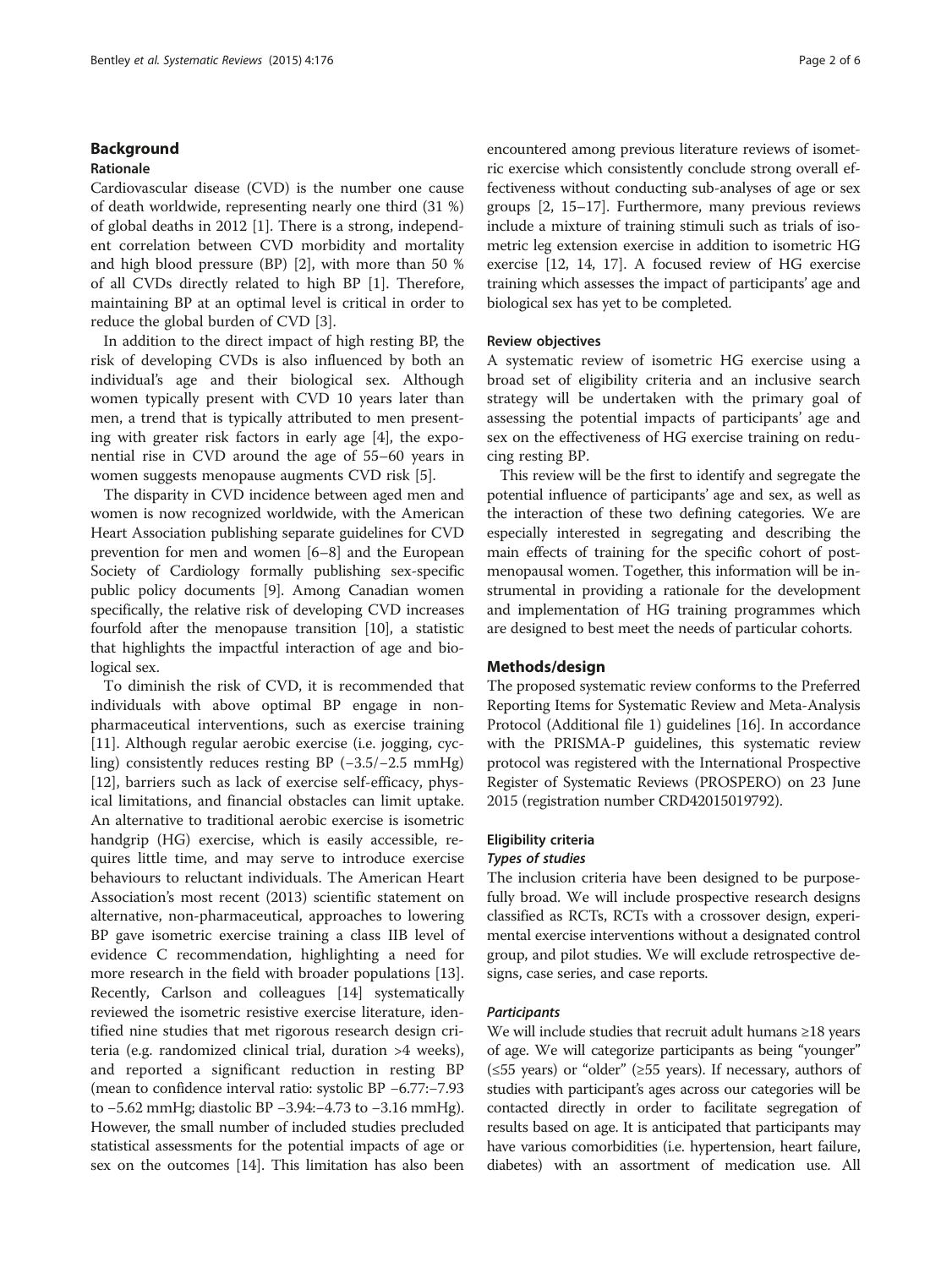comorbidities and medications will be numerically coded accordingly. We will include studies that recruit men, women, or mixed samples and will categorize participants based on biological sex. If necessary, authors of mixed-sex studies will be contacted directly in order to facilitate the segregation of results based on sex.

## Interventions

Of interest are interventions that use at least 4 weeks of isometric HG exercise as a training modality and measure resting and/or ambulatory systolic BP before and after the training programme. It is anticipated that HG exercise interventions will vary in range of prescribed grip intensities, length of each individual grip contraction, frequency of HG use, etc. All training details will be captured in the data abstraction with the overall training stimulus quantified using a calculation of effort using a time (in seconds) tension (in percent of maximal volitional contraction) product, such that TTP = Time  $(sec) \times Tension$  (%MVC).

## **Comparators**

We anticipate that a small proportion of included studies will use a defined control group. As such, we are planning to use the within study pre- to post-intervention change scores as the assessment of training effectiveness for all cardiovascular variables. Planned sub-analysis comparisons include an analysis of the impact of age (younger versus older) and the impact of sex (women versus men).

## **Outcomes**

Eligible studies will examine the impact of HG exercise training on resting systolic BP. Studies which do not assess a pre- to post-intervention change score, or provide the necessary information for the reviewers to extract such information, will be deemed ineligible. Change in BP may be a primary outcome of the included studies or a secondary/tertiary outcome. Included studies may also assess (as a primary, secondary, or tertiary outcome) the impact of HG training on a variety of additional cardiovascular assessments.

#### **Timing**

Studies will be eligible for inclusion only if the training intervention is at least 4 weeks in duration. A list of excluded publications with interventions less than 4 weeks in duration will be provided as an appendix.

#### Setting

Eligibility will not be restricted to specific exercise settings. Exercise training may occur in a controlled laboratory, at the participant's home, in a group training environment, or as a combination of settings. In addition, eligibility will not be restricted to level of supervision. Exercise may be completed with an automated digital grip device or a less sophisticated grip device (i.e. spring or elastic band). Both exercise setting and level of supervision will be coded during the data extraction process.

#### Language

We will include articles reported in the English, Portuguese, and French languages. A list of possibly relevant titles in other languages will be provided as an appendix.

## Information sources

We will perform a systematic, computer-assisted, literature search of existing evidence using the online databases of Medline, Embase, Cochrane Reviews, Cumulative Index to Nursing and Allied Health Literature (CINAHL), SPORTDiscus, Web of Science, Allied and Complementary Medicine (AMED), PubMed, and Scopus. To ensure literature saturation, reference lists from both published relevant reviews and retrieved articles will be handsearched and additional papers assessed for eligibility. We anticipate contacting corresponding researchers to segregate published results for our desired sub-analyses on age (younger versus older) and sex (women versus men).

## Search strategy

No study design, date, or language limits will be imposed on the search strategies. When available, search limits will be used on the variables of AGE ("adult <18–64" and "aged <65+>") and TYPE ("human"). Relevant studies published up to 1 December 2015 will be retrieved using a specific search strategy created in conjunction with a University of Toronto research librarian with expertise in systematic reviews. The search strategy was kept purposefully broad to increase the opportunity to identify potentially relevant papers. A representative OVID keyword search transcript is presented here which will be applied to the databases of Medline, Embase, and AMED.

- 1. [handgrip] OR [isometric grip] OR [static grip] OR [forearm grip]
- 2. [training] OR [intervention\*] OR [exercise\*] OR [physical activity]
- 3. [blood pressure] OR [systolic] OR [cardiovascular]
- 4. [[1](#page-5-0)] AND [[2\]](#page-5-0) AND [\[3](#page-5-0)]

## Study records

#### Data management

Titles and abstracts from identified articles will be imported into EndNote (version 5.0 Thompson Reuters, 2011), an electronic reference management software. Extracted data from eligible studies will be entered in to a custom-made abstraction framework in Microsoft Excel (version 12.3.6, Microsoft Corporation, 2007) and analyzed using SPSS (version 22, IBM SPSS Statistics, 2015).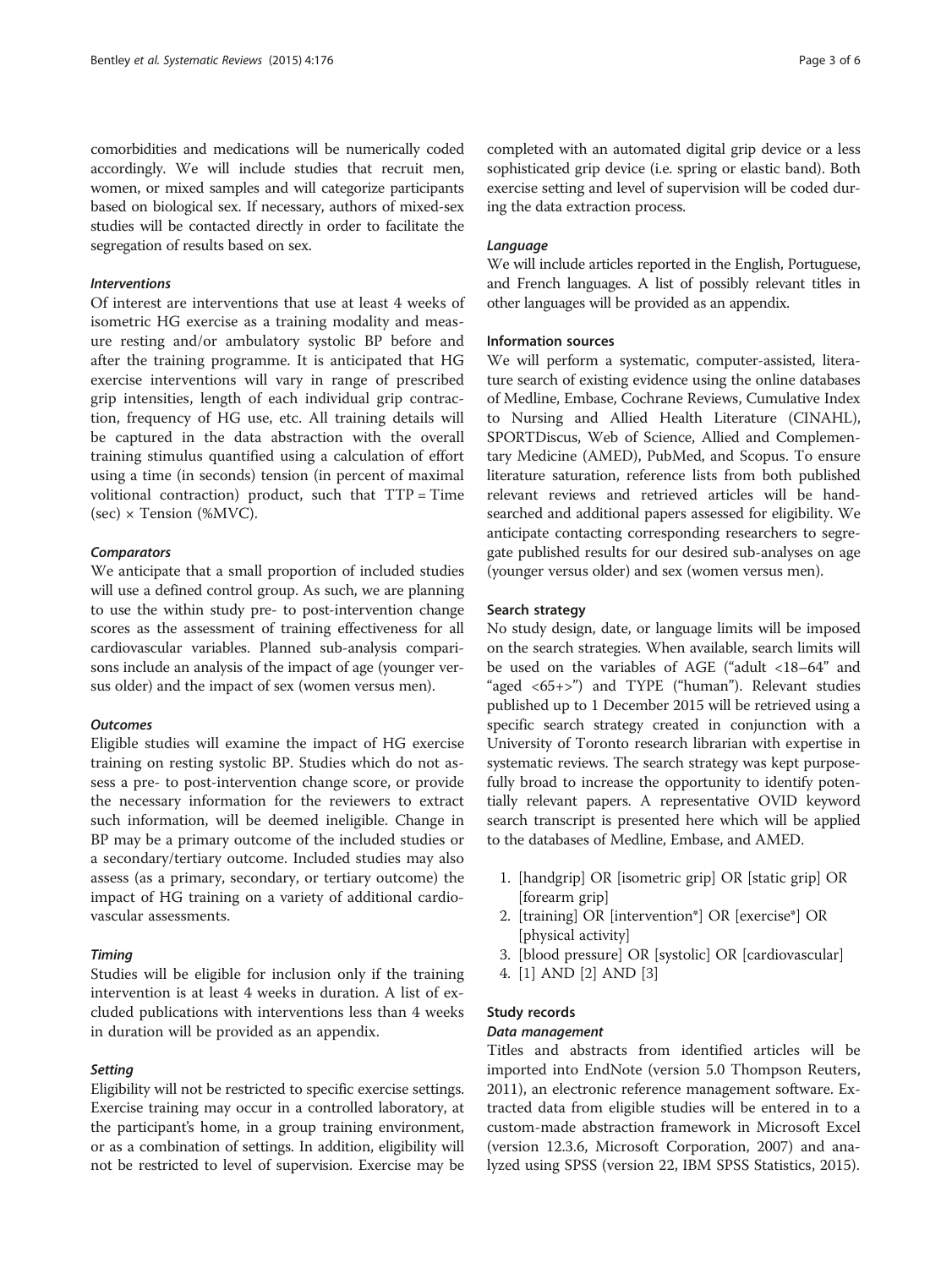## Selection process

Following duplicate removal, the entire list of identified articles will be independently screened by DB and CN, with discrepancies assessed for a third time by ST. Overall, the screening process will include titles and abstracts of potentially relevant articles to appraise eligibility using the custom-made screening form. Eligible articles will be those that study the direct impact of  $\geq 4$  weeks of isometric HG exercise training on measures of cardiovascular health within a cohort of adult humans. Those articles which do not meet the eligibility criteria will be excluded. Reference lists of retrieved articles and published relevant reviews will be hand-searched for additional papers and assessed for eligibility. Full texts of all studies meeting the inclusion criteria will be retrieved and printed for detailed review and data abstraction using a custom-made abstraction framework.

## Data collection process

Data abstraction from all included articles will be independently completed by DB and CN with discrepancies assessed by ST. A custom-made data abstraction framework will be used to record significant study characteristics. Amendments to the abstraction framework and corresponding data extraction variables will be made upon review of included articles, if necessary. When required, corresponding authors will be contacted directly to obtain necessary additional information, such as data separation for age and sex assessments. It is possible that the same data from a single study may be presented in multiple reports. In order to avoid this, studies with at least one shared author will have participants' details directly compared to assess potential duplication of results.

## Data items

It is anticipated that a diverse range of research methodology will be identified within this review, and hence, a statistical meta-analysis is unlikely to be appropriate. We will extract information regarding study design details (i.e. year of publication, exercise prescription, bilateral or unilateral exercise, time-tension product of HG protocol); participants' details (i.e. age (segregate for younger and older), sex (segregate for male and female), resting BP status (normotensive (<120/<80 mmHg), above optimal (>121/>81 mmHg)), medication use, comorbidities); primary cardiovascular variables (i.e. impact of HG training on blood pressure, heart rate, arterial health and function measurements, venous health and function measurements); and any exercise training adherence information (i.e. number of drop-outs, compliance to exercise protocol). Location of exercise (primarily at home, primarily in the laboratory, etc), level of supervision (digital grip output/in-laboratory supervision, grip device without feedback/unsupervised), method of BP assessment (resting,

ambulatory), and timing of final assessment compared to final exercise bout (<24 hours (to avoid overlapping results with post-exercise hypotension), >72 hours (to avoid effects of detraining), and 24–72 hours (ideal)) will be coded.

We will make the assumption that women in our "older" age category (≥55 years) will be post-menopausal. Although natural menopause in women can be affected by a variety of factors such as ethnicity, diet, physical activity, and genetics [\[18\]](#page-5-0), the National Institute of Aging states that the most recent average age of menopause is 51 [\[19](#page-5-0)].

## Outcomes and prioritization

Our primary outcome of interest will be the following:

– Change in systolic BP as a result of isometric HG exercise training. Systolic BP can be measured as resting or ambulatory. Studies which do not report change in systolic BP over time will be excluded.

Secondary outcomes of interest will be collected and analyzed if sufficiently reported. They will be as follows:

- Change in resting diastolic BP
- Change in heart rate
- Change in arterial health and function (i.e. pulse wave velocity, arterial distensibility, reactive hyperaemic forearm blood flow, flow mediated vasodilation)
- Change in venous health and function (i.e. venous compliance)
- Change in autonomic nervous system indicators (i.e. muscle sympathetic nerve activity, heart rate variability, blood pressure variability, and cardiovascular reactivity)

For all included outcomes, we will segregate out the impact of age (younger versus older) and sex (women versus men).

## Assessment of study quality

It is anticipated that included studies will be of various research designs, some with and some without a randomized control group. Therefore, we will utilize two corresponding assessment tools. For randomized controlled trials we will use the Quality Assessment Framework developed by the Cochrane Collaboration to assess the following sources of bias: selection bias (random sequence generation and allocation concealment), performance bias (blinding of participants/personnel and other potential threats to validity), attrition bias (incomplete outcome data), detection bias (blinding of outcome assessment), and reporting bias (selective outcome reporting) [\[20\]](#page-5-0). For experimental exercise interventions without a designated control group, we will use an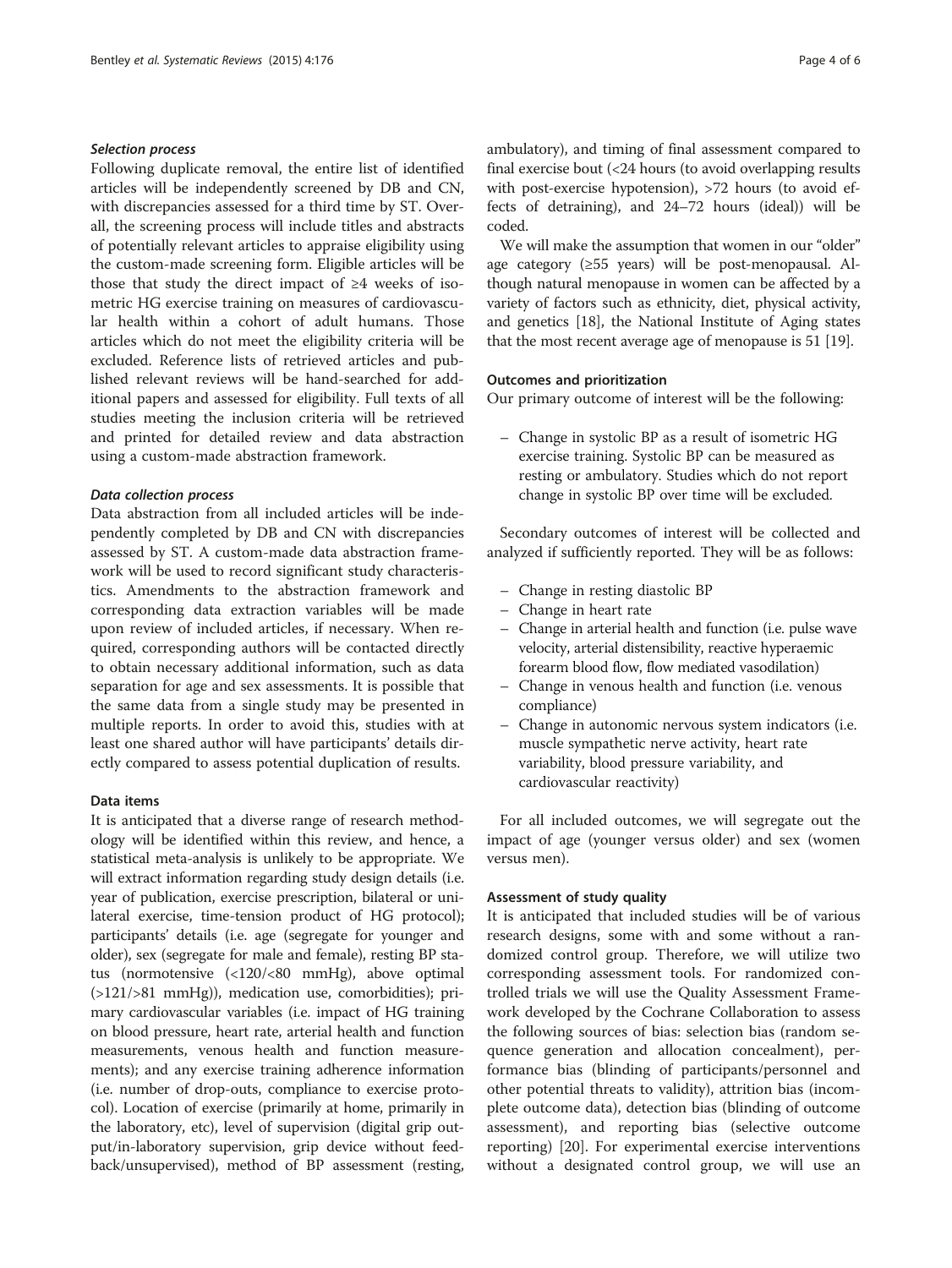adapted form of the Newcastle-Ottawa Scale (NOS) [[21](#page-5-0)]. Both the Quality Assessment Framework and the NOS will be adjusted for realistic allocation of points for blinding. With exercise training studies, it is seldom feasible for research participants to be blinded to their intervention group. However, blinding of researchers completing data collection and blinding of participants to the primary outcome variable of interest are still reasonable.

## Data synthesis

#### Minimum criteria

Before proceeding with statistical analysis of results, studies which have been identified as having a "high risk of bias" using the aforementioned Cochrane Collaboration risk of bias assessment tool or having less than four stars on the NOS star rating will be removed.

## Planned summary of measures, exploration of consistency, and planned subgroup analyses

A narrative summary of the included studies will be presented. This will include a summary of the study design, participants' details, descriptive cardiovascular variables, and any exercise training adherence information. Reported changes to our primary and secondary outcomes (i.e. blood pressure, heart rate, vascular health assessments) will be calculated as weighted mean differences (with a 95 % CI). When available, clinical cardiovascular measures will be segregated based on the age and the sex of individual participants. We anticipate that systematic differences between studies will be likely, and we will assess both the presence (chi-square test) and impact  $(I^2$  and its confidence interval) of this heterogeneity. The data will be considered too heterogeneous to pool if the confidence interval around  $I^2$  does not contain the 0 % value [[22\]](#page-5-0). If data are too heterogeneous to pool, or are not reported in a format suitable for pooling (i.e. data reported as medians), then we will complete a narrative synthesis of the presented data. We will use both descriptive text and tables to summarize the data in a way that encourages the reader to consider the clinical outcomes in light of difference in study designs. Studies will be organized (if appropriate) by study design details, participants' details, descriptive cardiovascular variables, and any exercise training adherence information. A detailed commentary on the major methodological problems or biases that affected the studies (if any) will also be included, together with a description of how this has affected the individual study results. Throughout the planned review, planned subgroup data presentation will explore (1) participants' characteristics such as age, sex, and resting BP status at commencement of exercise training; (2) exercise characteristics such as HG force prescription, length of training, and type of tool used; and (3) location of exercise training such as at-home or

#### Planned synthesis presentation

in-laboratory.

The presentation of review results will be constructed in accordance with the PRISMA guidelines.

## Strength of the evidence

The Grading of Recommendations, Assessments, Development and Evaluation (GRADE) approach will be used to assess the quality of evidences for all review outcomes across the domains of risk of bias, inconsistency, imprecision, indirectness, publication bias, and factors that increase the confidence in an effect (i.e. large effect sizes, dose-effect relations).

## **Discussion**

#### Strengths and limitations

A strength of this review is the systematic and transparent approach that is being taken, which draws on recommended and validated methods [\[18](#page-5-0)]. The review is thorough and broad, ensuring a comprehensive representation of information results. In addition, the use of two separate reviewers for the screening process, data abstraction, and quality appraisal will increase the strength of conclusions.

A potential limitation of this review is the anticipated volume of literature. Although HG exercise has been used for decades as a short-term stressor, the use of HG as a training modality to reduce blood pressure is more recent. Therefore, it is anticipated that the majority of published research using HG exercise training will have been conducted in the last 5 years due to the focused attention of isolated research groups. As such, this review will include a description of included articles, such as a number of articles published each year, to enhance transparency.

In conclusion, we will perform this systematic review to determine the overall effectiveness of HG exercise training in reducing resting BP. A focused assessment will contrast effectiveness in men compared to women and younger compared to older study participants. This information is essential to consolidate before moving forward with the development and implementation of HG or alternative exercise training programmes which are designed to best meet the needs of particular cohort, such as aged women. In the immediate future, the findings from this review will be useful for exercise researchers and clinicians. It is anticipated that following supplementary primary research, this information will be useful for individuals looking to manage their BP through non-pharmaceutical interventions.